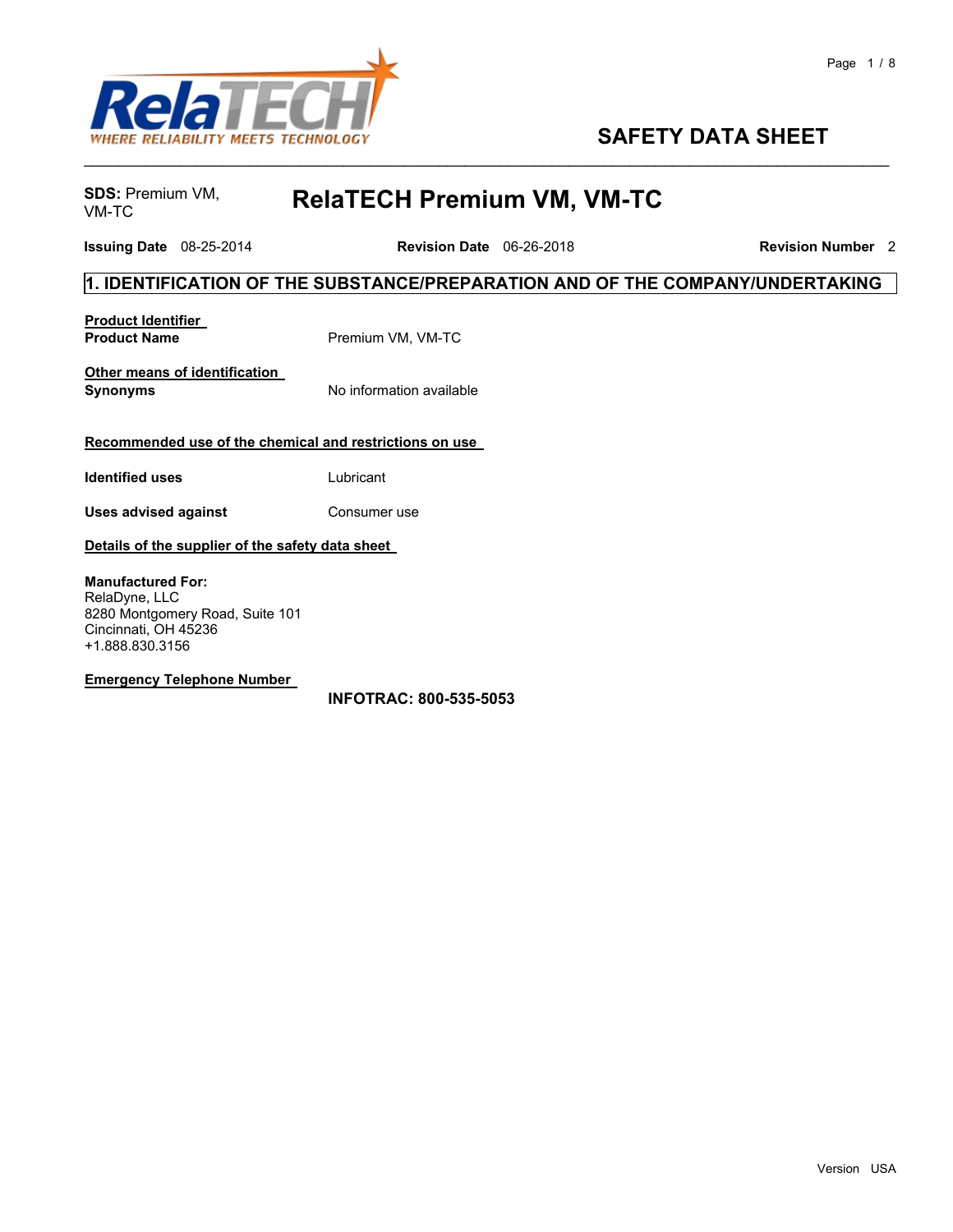# VM, VM-TC **RelaTECH Premium VM, VM-TC**

\_\_\_\_\_\_\_\_\_\_\_\_\_\_\_\_\_\_\_\_\_\_\_\_\_\_\_\_\_\_\_\_\_\_\_\_\_\_\_\_\_\_\_\_\_\_\_\_\_\_\_\_\_\_\_\_\_\_\_\_\_\_\_\_\_\_\_\_\_\_\_\_\_\_\_\_\_\_\_\_\_\_\_\_\_\_\_\_\_\_\_\_\_

**Issuing Date** 08-25-2014 **Revision Date** 06-26-2018 **Revision Number** 2 \_\_\_\_\_\_\_\_\_\_\_\_\_\_\_\_\_\_\_\_\_\_\_\_\_\_\_\_\_\_\_\_\_\_\_\_\_\_\_\_\_\_\_\_\_\_\_\_\_\_\_\_\_\_\_\_\_\_\_\_\_\_\_\_\_\_\_\_\_\_\_\_\_\_\_\_\_\_\_\_\_\_\_\_\_\_\_\_\_\_\_\_\_

#### **2. HAZARDS IDENTIFICATION**

#### **Classification**

#### **OSHA Regulatory Status**

This chemical is not considered hazardous by the 2012 OSHA Hazard Communication Standard (29 CFR 1910.1200)

#### **Label Elements**

| <b>Emergency Overview</b><br><b>Signal Word</b><br>None |                                              |                       |                       |
|---------------------------------------------------------|----------------------------------------------|-----------------------|-----------------------|
| appearance                                              | amber                                        | Physical state liquid | Odor Hydrocarbon-like |
|                                                         | <b>Precautionary Statements - Prevention</b> |                       |                       |
| None.                                                   |                                              |                       |                       |
| <b>Response</b>                                         |                                              |                       |                       |
| None.                                                   |                                              |                       |                       |
| <b>Eyes</b><br>None.                                    |                                              |                       |                       |
| <b>Skin</b>                                             |                                              |                       |                       |
| None.                                                   |                                              |                       |                       |
| Inhalation                                              |                                              |                       |                       |
| None.                                                   |                                              |                       |                       |
| Ingestion                                               |                                              |                       |                       |
| None.                                                   |                                              |                       |                       |
| <b>Fire</b>                                             |                                              |                       |                       |
| None.                                                   |                                              |                       |                       |
| Spill                                                   |                                              |                       |                       |
| None.                                                   |                                              |                       |                       |
| <b>Storage</b>                                          |                                              |                       |                       |
| None.                                                   |                                              |                       |                       |
| <b>Disposal</b><br>None.                                |                                              |                       |                       |
|                                                         | Hazards not otherwise classified (HNOC)      |                       |                       |

**None** 

### **3. COMPOSITION/INFORMATION ON INGREDIENTS**

The producer of " " declares that it contains less than 3% DMSO extractable material by IP-346

#### **4. FIRST AID MEASURES**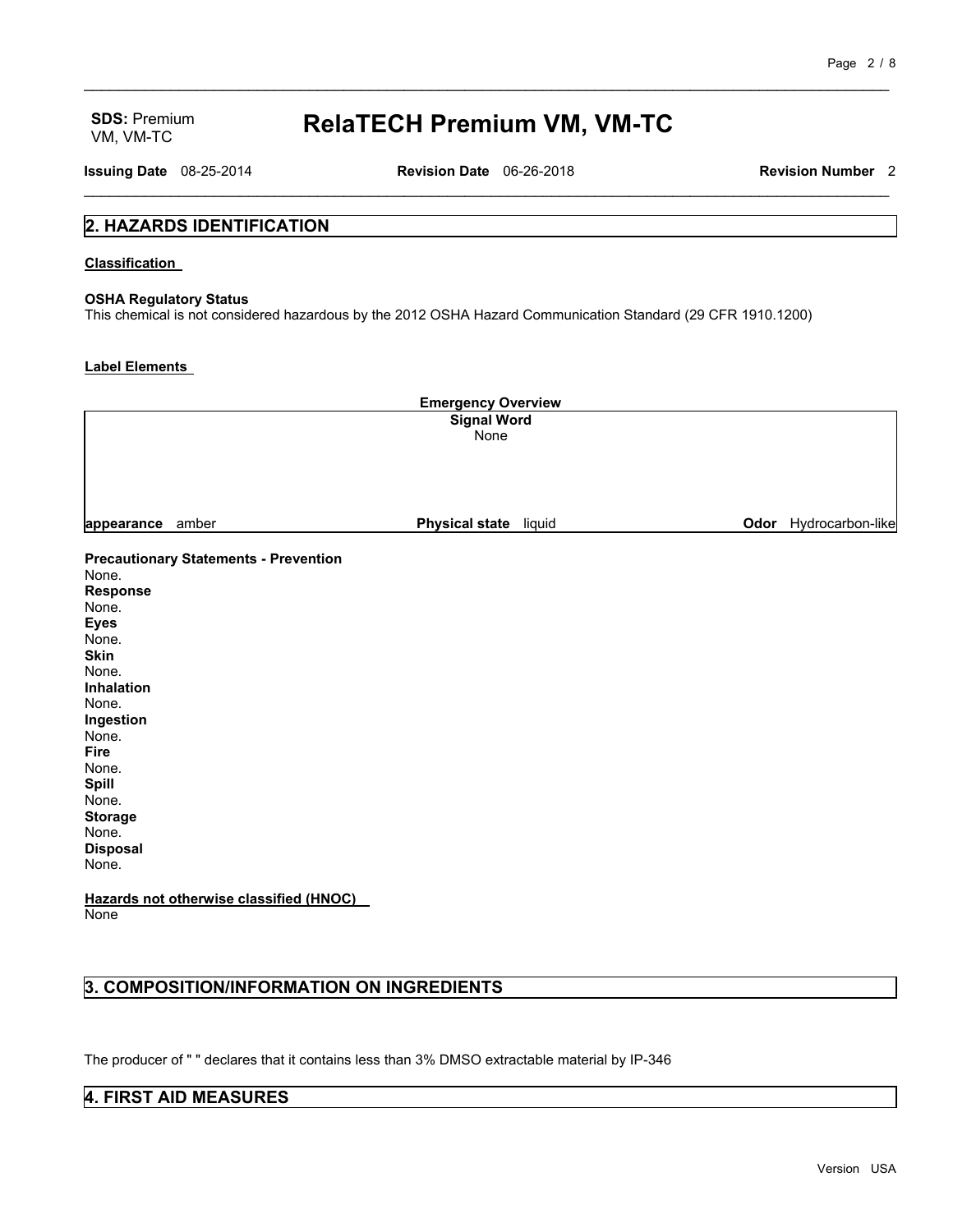# VM, VM-TC **RelaTECH Premium VM, VM-TC**

\_\_\_\_\_\_\_\_\_\_\_\_\_\_\_\_\_\_\_\_\_\_\_\_\_\_\_\_\_\_\_\_\_\_\_\_\_\_\_\_\_\_\_\_\_\_\_\_\_\_\_\_\_\_\_\_\_\_\_\_\_\_\_\_\_\_\_\_\_\_\_\_\_\_\_\_\_\_\_\_\_\_\_\_\_\_\_\_\_\_\_\_\_

| <b>Issuing Date</b> 08-25-2014                                                                                            | Revision Date 06-26-2018                              |                                                                                          | <b>Revision Number</b> 2 |
|---------------------------------------------------------------------------------------------------------------------------|-------------------------------------------------------|------------------------------------------------------------------------------------------|--------------------------|
| <b>First Aid Measures</b>                                                                                                 |                                                       |                                                                                          |                          |
| <b>Eye Contact</b>                                                                                                        |                                                       | Rinse thoroughly with plenty of water for at least 15 minutes and consult a physician.   |                          |
| <b>Skin Contact</b>                                                                                                       | shoes. Consult a physician if necessary.              | Wash off immediately with soap and plenty of water removing all contaminated clothes and |                          |
| <b>Inhalation</b>                                                                                                         |                                                       | Consult a physician. If not breathing, give artificial respiration.                      |                          |
| Ingestion                                                                                                                 | Do NOT induce vomiting. Drink plenty of water.        |                                                                                          |                          |
| Most important symptoms and effects, both acute and delayed                                                               |                                                       |                                                                                          |                          |
| <b>Symptoms</b>                                                                                                           | None known.                                           |                                                                                          |                          |
| Indication of any immediate medical attention and special treatment needed                                                |                                                       |                                                                                          |                          |
| <b>Notes to Physician</b>                                                                                                 | Treat symptomatically.                                |                                                                                          |                          |
| <b>5. FIRE-FIGHTING MEASURES</b>                                                                                          |                                                       |                                                                                          |                          |
| <b>Flash Point</b>                                                                                                        | 148 °C / 298 °F                                       |                                                                                          |                          |
| <b>Suitable Extinguishing Media</b>                                                                                       | Water spray, Carbon dioxide (CO2), Foam, Dry chemical |                                                                                          |                          |
| Unsuitable Extinguishing Media                                                                                            |                                                       | Do not use a solid water stream as it may scatter and spread fire.                       |                          |
| <b>Specific Hazards Arising from the</b><br>Chemical                                                                      |                                                       | Thermal decomposition can lead to release of irritating gases and vapors.                |                          |
| <b>Explosion Data</b><br>Sensitivity to Mechanical Impact Not impact sensitive.<br><b>Sensitivity to Static Discharge</b> | May be ignited by friction, heat, sparks or flames.   |                                                                                          |                          |
| <b>Protective Equipment and</b><br><b>Precautions for Firefighters</b>                                                    |                                                       | Wear self-contained breathing apparatus and protective suit.                             |                          |
| <u>NFPA</u><br>Health hazard 1                                                                                            | Flammability 1                                        | Stability 1                                                                              |                          |
| <b>6. ACCIDENTAL RELEASE MEASURES</b>                                                                                     |                                                       |                                                                                          |                          |
| Personal precautions, protective equipment and emergency procedures                                                       |                                                       |                                                                                          |                          |
| <b>Personal Precautions</b>                                                                                               |                                                       | Do not touch or walk through spilled material. Remove all sources of ignition.           |                          |
| <b>Environmental Precautions</b>                                                                                          |                                                       |                                                                                          |                          |
| <b>Environmental Precautions</b>                                                                                          | low areas.                                            | Beware of vapors accumulating to form explosive concentrations. Vapors can accumulate in |                          |
| Methods and material for containment and cleaning up                                                                      |                                                       |                                                                                          |                          |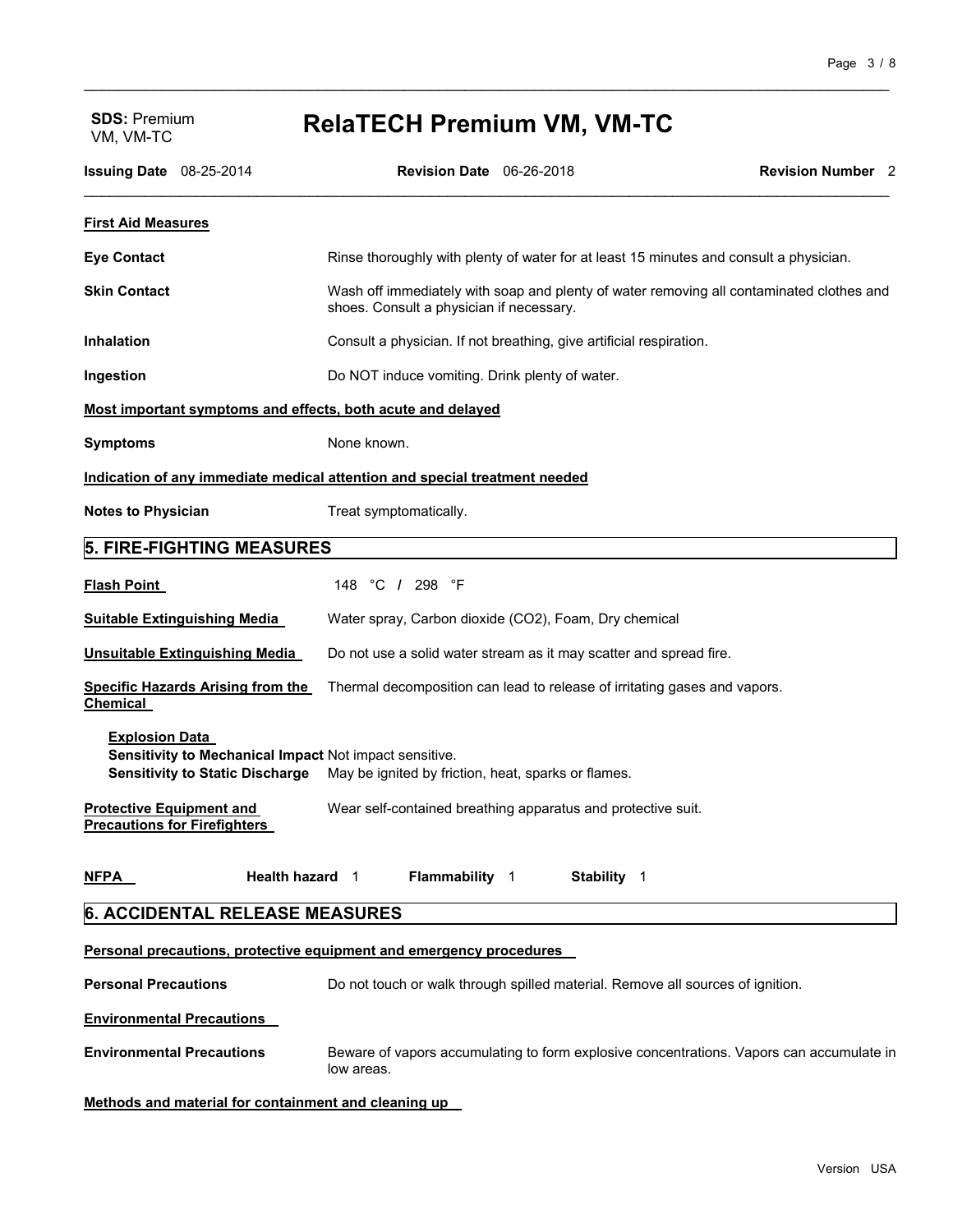| <b>SDS: Premium</b><br>VM, VM-TC                             | <b>RelaTECH Premium VM, VM-TC</b>                                                                                                                                                                         |                          |  |
|--------------------------------------------------------------|-----------------------------------------------------------------------------------------------------------------------------------------------------------------------------------------------------------|--------------------------|--|
| Issuing Date 08-25-2014                                      | <b>Revision Date</b> 06-26-2018                                                                                                                                                                           | <b>Revision Number</b> 2 |  |
| <b>Methods for Containment</b>                               | Prevent further leakage or spillage if safe to do so. Absorb spill with inert material (e.g. dry<br>sand or earth), then place in a chemical waste container.                                             |                          |  |
| <b>Methods for Cleaning up</b>                               | Use personal protective equipment. Dam up. Take up mechanically and collect in suitable<br>container for disposal. Clean contaminated surface thoroughly.                                                 |                          |  |
| 7. HANDLING AND STORAGE                                      |                                                                                                                                                                                                           |                          |  |
| <b>Precautions for safe handling</b>                         |                                                                                                                                                                                                           |                          |  |
| Advice on safe handling                                      | Handle in accordance with good industrial hygiene and safety practice. When using, do not<br>eat, drink or smoke. For personal protection see section 8.                                                  |                          |  |
| Conditions for safe storage, including any incompatibilities |                                                                                                                                                                                                           |                          |  |
| <b>Technical measures/Storage</b><br>conditions              | Keep containers tightly closed in a dry, cool and well-ventilated place.                                                                                                                                  |                          |  |
| Incompatible products.                                       | Strong oxidizing agents. Strong acids. Strong bases.                                                                                                                                                      |                          |  |
|                                                              | 8. EXPOSURE CONTROLS/PERSONAL PROTECTION                                                                                                                                                                  |                          |  |
| <b>Control parameters</b>                                    |                                                                                                                                                                                                           |                          |  |
| <b>Exposure Guidelines</b>                                   | This product does not contain any hazardous materials with occupational exposure limits<br>established by the region specific regulatory bodies.                                                          |                          |  |
| <b>Appropriate engineering controls</b>                      |                                                                                                                                                                                                           |                          |  |
| <b>Engineering Measures</b>                                  | Showers<br>Eyewash stations<br>Ventilation systems.                                                                                                                                                       |                          |  |
|                                                              | Individual protection measures, such as personal protective equipment                                                                                                                                     |                          |  |
| <b>Eye/Face Protection</b>                                   | Eye protection not needed during typical product use conditions. Wear eye protection as<br>antico de la casa de la casa del final de la facta de la casa de la casa de la facta de la facta de la facta d |                          |  |

\_\_\_\_\_\_\_\_\_\_\_\_\_\_\_\_\_\_\_\_\_\_\_\_\_\_\_\_\_\_\_\_\_\_\_\_\_\_\_\_\_\_\_\_\_\_\_\_\_\_\_\_\_\_\_\_\_\_\_\_\_\_\_\_\_\_\_\_\_\_\_\_\_\_\_\_\_\_\_\_\_\_\_\_\_\_\_\_\_\_\_\_\_

|                                 | appropriate when handling the bulk formulation.                                                                                                                             |
|---------------------------------|-----------------------------------------------------------------------------------------------------------------------------------------------------------------------------|
| <b>Skin and Body Protection</b> | Long sleeved clothing. Protective gloves.                                                                                                                                   |
| <b>Respiratory Protection</b>   | No protective equipment is needed under normal use conditions. If exposure limits are<br>exceeded or irritation is experienced, ventilation and evacuation may be required. |
| <b>Hygiene Measures</b>         | Handle in accordance with good industrial hygiene and safety practice.                                                                                                      |

### **9. PHYSICAL AND CHEMICAL PROPERTIES**

| 9.1. Information on basic physical and chemical properties |                          |
|------------------------------------------------------------|--------------------------|
| <b>Physical state</b>                                      | liauid                   |
| appearance                                                 | amber                    |
| Odor                                                       | Hydrocarbon-like         |
| <b>Odor threshold</b>                                      | No information available |

**Property Property**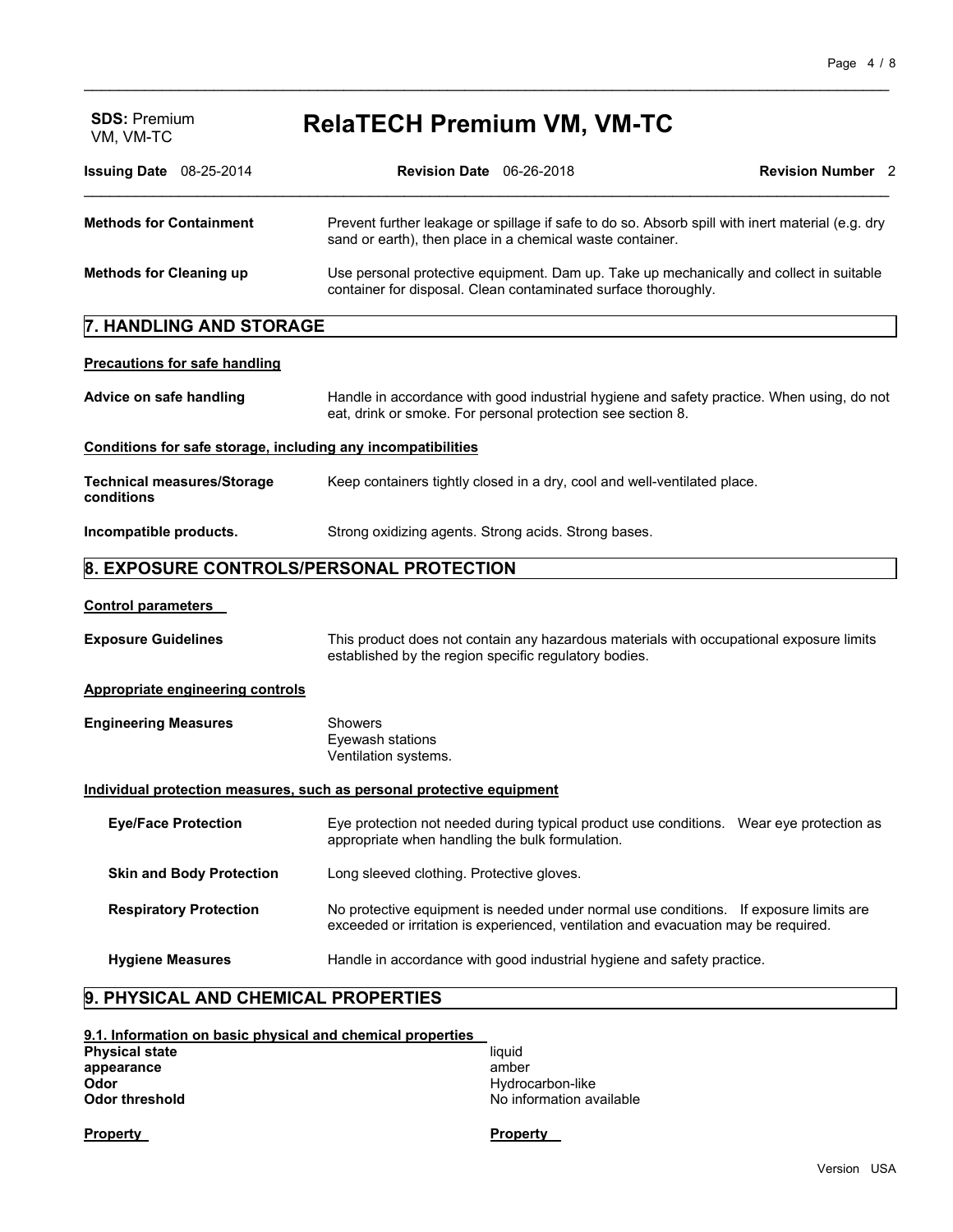## VM, VM-TC **RelaTECH Premium VM, VM-TC**

\_\_\_\_\_\_\_\_\_\_\_\_\_\_\_\_\_\_\_\_\_\_\_\_\_\_\_\_\_\_\_\_\_\_\_\_\_\_\_\_\_\_\_\_\_\_\_\_\_\_\_\_\_\_\_\_\_\_\_\_\_\_\_\_\_\_\_\_\_\_\_\_\_\_\_\_\_\_\_\_\_\_\_\_\_\_\_\_\_\_\_\_\_

**Issuing Date** 08-25-2014 **Revision Date** 06-26-2018 **Revision Number** 2 \_\_\_\_\_\_\_\_\_\_\_\_\_\_\_\_\_\_\_\_\_\_\_\_\_\_\_\_\_\_\_\_\_\_\_\_\_\_\_\_\_\_\_\_\_\_\_\_\_\_\_\_\_\_\_\_\_\_\_\_\_\_\_\_\_\_\_\_\_\_\_\_\_\_\_\_\_\_\_\_\_\_\_\_\_\_\_\_\_\_\_\_\_

**pH** 6 - 8 **Melting point/freezing point in the contract of the Contract Contract Ave in the Modata available Boiling Point/Range** no data available **Vapor pressure and available values of the UP** of Allen Modata available values of  $\leq 1$  (Alr = 1) **Vapor Density**  $\leq 1$  (  $\leq 1$  ) and  $\leq 1$  (  $\leq 1$  ) and  $\leq 1$  (  $\leq 1$  ) and  $\leq 1$  ) and  $\leq 1$  (  $\leq 1$  ) and  $\leq 1$  (  $\leq 1$  ) and  $\leq 1$  (  $\leq 1$  ) and  $\leq 1$  and  $\leq 1$  and  $\leq 1$  and  $\leq 1$  and **Specific Gravity** 0.88 **Water solubility 1.1 Contract 1.1 Contract 1.1 Contract 1.1 Contract 1.1 Contract 1.1 Contract 1.1 Contract 1.1 Contract 1.1 Contract 1.1 Contract 1.1 Contract 1.1 Contract 1.1 Contract 1.1 Contr Water solubility** negligible **Partition Coefficient: n-octanol/water no data available** no data available<br> **Autoignition Temperature no data available Autoignition Temperature** No data available **Decomposition Temperature and Communisty Communisty Communisty Communisty Communisty Communisty Communisty Comm**<br> **Niscosity, kinematic** Communisty Communisty Communisty Communisty Communisty Communisty Communisty Communi **Viscosity, kinematic** 

148 °C / 298 °F<br>No data available

#### **10. STABILITY AND REACTIVITY**

**reactivity reactivity No information available** 

**Chemical stability Stable under recommended storage conditions.** 

**Possibility of Hazardous Reactions** None under normal processing.

**Conditions to Avoid Heat, flames and sparks. Contact with other chemicals** 

**Incompatible Materials Strong oxidizing agents. Strong acids. Strong bases.** 

**Hazardous Decomposition Products** Carbon monoxide, carbon dioxide and unburned hydrocarbons (smoke)

#### **11. TOXICOLOGICAL INFORMATION**

#### **Information on likely routes of exposure**

| <b>Product Information</b>   | Product does not present an acute toxicity hazard based on known or supplied information |
|------------------------------|------------------------------------------------------------------------------------------|
| <b>Inhalation</b>            | May cause irritation of respiratory tract.                                               |
| <b>Eve Contact</b>           | Contact with eyes may cause irritation.                                                  |
| <b>Skin Contact</b>          | May cause irritation.                                                                    |
| Ingestion                    | There is no data available for this product.                                             |
| <b>Component Information</b> | No information available                                                                 |

#### **Information on toxicological effects**

**Symptoms** No information available.

**Delayed and immediate effects as well as chronic effects from short and long-term exposure**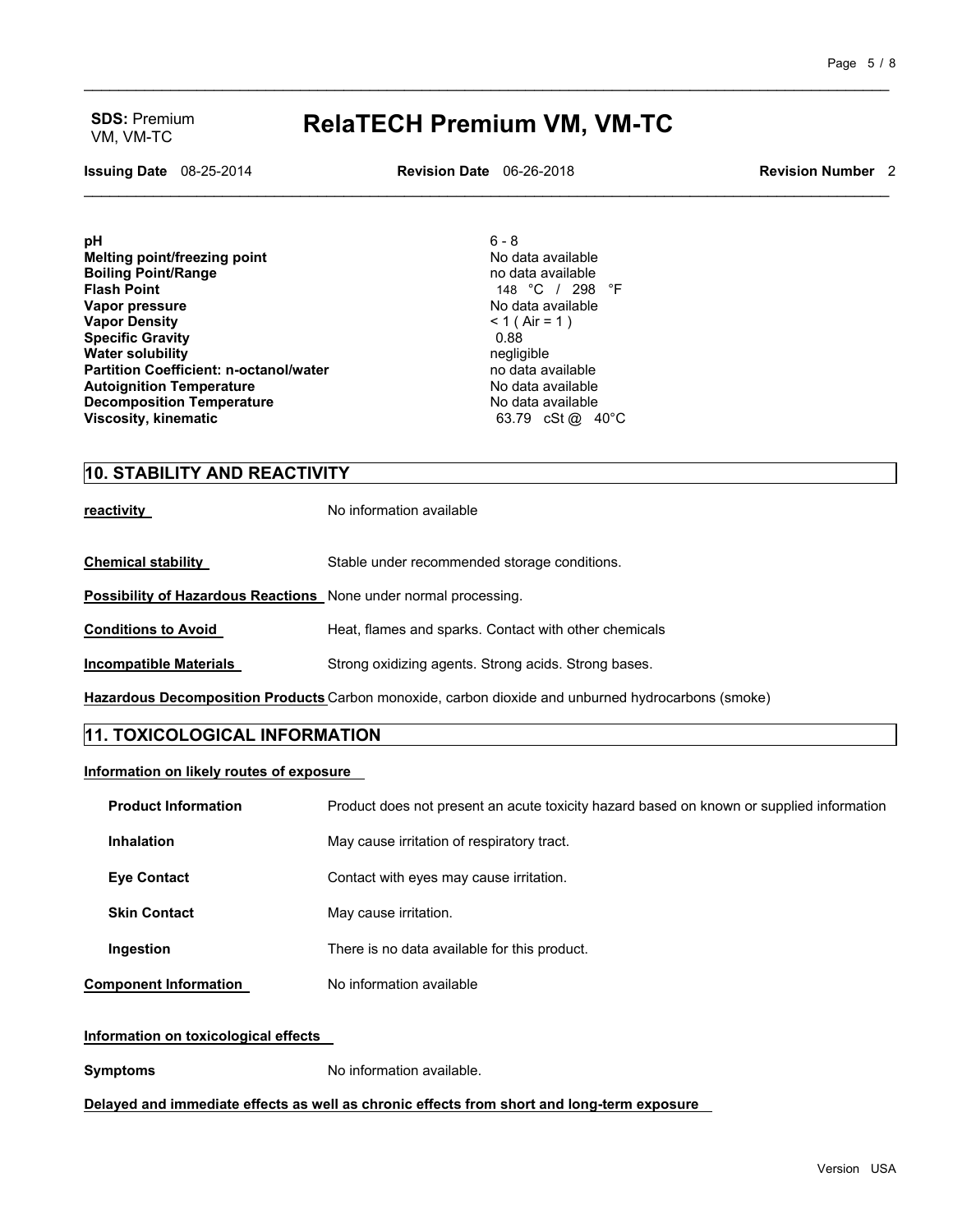# VM, VM-TC **RelaTECH Premium VM, VM-TC**

\_\_\_\_\_\_\_\_\_\_\_\_\_\_\_\_\_\_\_\_\_\_\_\_\_\_\_\_\_\_\_\_\_\_\_\_\_\_\_\_\_\_\_\_\_\_\_\_\_\_\_\_\_\_\_\_\_\_\_\_\_\_\_\_\_\_\_\_\_\_\_\_\_\_\_\_\_\_\_\_\_\_\_\_\_\_\_\_\_\_\_\_\_

| <b>Issuing Date</b> 08-25-2014                                                                                      |  | <b>Revision Date</b> 06-26-2018 |                                                                                                                  | <b>Revision Number 2</b> |
|---------------------------------------------------------------------------------------------------------------------|--|---------------------------------|------------------------------------------------------------------------------------------------------------------|--------------------------|
|                                                                                                                     |  |                                 | The producer of "RelaTECH Premium VM" declares that it contains less than 3% DMSO extractable material by IP-346 |                          |
| <b>Sensitization</b>                                                                                                |  | No information available.       |                                                                                                                  |                          |
| <b>Mutagenic Effects</b>                                                                                            |  | No information available.       |                                                                                                                  |                          |
| Carcinogenicity                                                                                                     |  | No information available.       |                                                                                                                  |                          |
| <b>Reproductive toxicity</b>                                                                                        |  | No information available.       |                                                                                                                  |                          |
| <b>Target Organ Effects</b>                                                                                         |  | Respiratory system, Eyes, Skin. |                                                                                                                  |                          |
| Numerical measures of toxicity - Product Information                                                                |  |                                 |                                                                                                                  |                          |
| The following values are calculated based on chapter 3.1 of the GHS document.<br><b>ATEmix (oral)</b><br>5000 mg/kg |  |                                 |                                                                                                                  |                          |
| 12. ECOLOGICAL INFORMATION                                                                                          |  |                                 |                                                                                                                  |                          |
| <b>Ecotoxicity</b>                                                                                                  |  | No information available        |                                                                                                                  |                          |
| <b>Persistence and Degradability</b>                                                                                |  | No information available.       |                                                                                                                  |                          |
| <b>Bioaccumulation</b>                                                                                              |  | No information available.       |                                                                                                                  |                          |

**Other Adverse Effects** No information available

**Mobility Mobility The product is insoluble and floats on water.** 

## **13. DISPOSAL CONSIDERATIONS**

| Waste treatment methods       |                                                                                                                                   |
|-------------------------------|-----------------------------------------------------------------------------------------------------------------------------------|
| <b>Waste Disposal Methods</b> | Dispose of in accordance with local regulations.                                                                                  |
| <b>Contaminated Packaging</b> | Do not re-use empty containers. Empty containers should be taken to an approved waste<br>handling site for recycling or disposal. |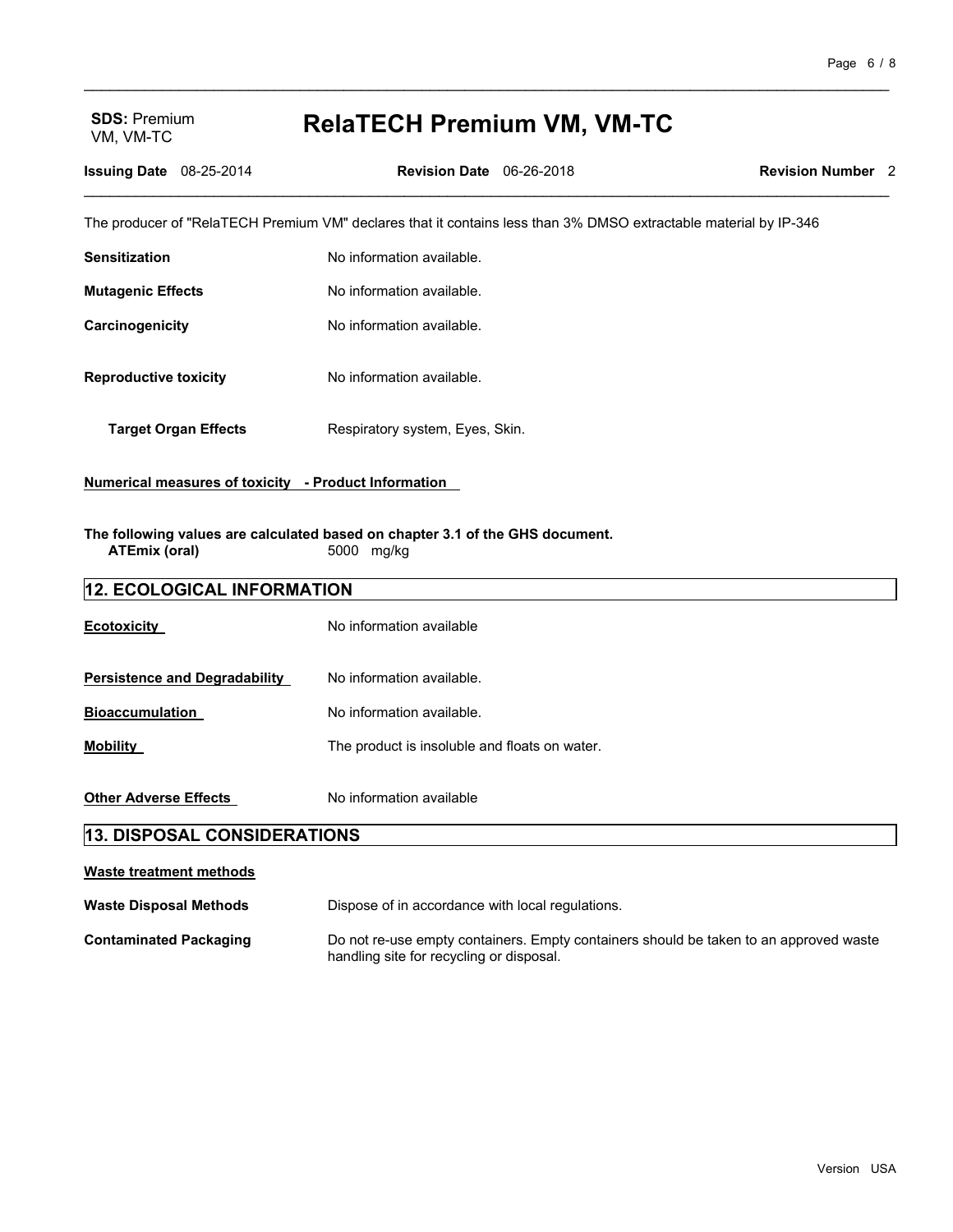## VM, VM-TC **RelaTECH Premium VM, VM-TC**

\_\_\_\_\_\_\_\_\_\_\_\_\_\_\_\_\_\_\_\_\_\_\_\_\_\_\_\_\_\_\_\_\_\_\_\_\_\_\_\_\_\_\_\_\_\_\_\_\_\_\_\_\_\_\_\_\_\_\_\_\_\_\_\_\_\_\_\_\_\_\_\_\_\_\_\_\_\_\_\_\_\_\_\_\_\_\_\_\_\_\_\_\_

**Issuing Date** 08-25-2014 **Revision Date** 06-26-2018 **Revision Number** 2 \_\_\_\_\_\_\_\_\_\_\_\_\_\_\_\_\_\_\_\_\_\_\_\_\_\_\_\_\_\_\_\_\_\_\_\_\_\_\_\_\_\_\_\_\_\_\_\_\_\_\_\_\_\_\_\_\_\_\_\_\_\_\_\_\_\_\_\_\_\_\_\_\_\_\_\_\_\_\_\_\_\_\_\_\_\_\_\_\_\_\_\_\_

#### **14. TRANSPORT INFORMATION**

**DOT** Not regulated

#### **15. REGULATORY INFORMATION**

| <b>International Inventories</b> |                |
|----------------------------------|----------------|
| <b>TSCA</b>                      | Complies       |
| <b>DSL/NDSL</b>                  | Complies       |
| <b>NDSL</b>                      | Complies       |
| <b>EINECS</b>                    | Not determined |
| <b>ELINCS</b>                    | Not determined |
| <b>ENCS</b>                      | Complies       |
| <b>IECSC</b>                     | Complies       |
| <b>KECL</b>                      | Not determined |
| <b>PICCS</b>                     | Complies       |
| <b>AICS</b>                      | Complies       |

**TSCA** - United States Toxic Substances Control Act Section 8(b) Inventory **DSL/NDSL** - Canadian Domestic Substances List/Non-Domestic Substances List **EINECS/ELINCS** - European Inventory of Existing Chemical Substances/European List of Notified Chemical Substances **ENCS** - Japan Existing and New Chemical Substances **IECSC** - China Inventory of Existing Chemical Substances **KECL** - Korean Existing and Evaluated Chemical Substances **PICCS** - Philippines Inventory of Chemicals and Chemical Substances

**AICS** - Australian Inventory of Chemical Substances

#### **U.S. Federal Regulations**

#### **SARA 313**

Section 313 of Title III of the Superfund Amendments and Reauthorization Act of 1986 (SARA). This product does not contain any chemicals which are subject to the reporting requirements of the Act and Title 40 of the Code of Federal Regulations, Part 372.

#### **SARA 311/312 Hazard Categories**

| <b>Acute Health Hazard</b>               | No. |
|------------------------------------------|-----|
| <b>Chronic Health Hazard</b>             | No. |
| <b>Fire Hazard</b>                       | No. |
| <b>Sudden Release of Pressure Hazard</b> | No. |
| <b>Reactive Hazard</b>                   | No. |

#### **Clean Water Act**

This product does not contain any substances regulated as pollutants pursuant to the Clean Water Act (40 CFR 122.21 and 40 CFR 122.42).